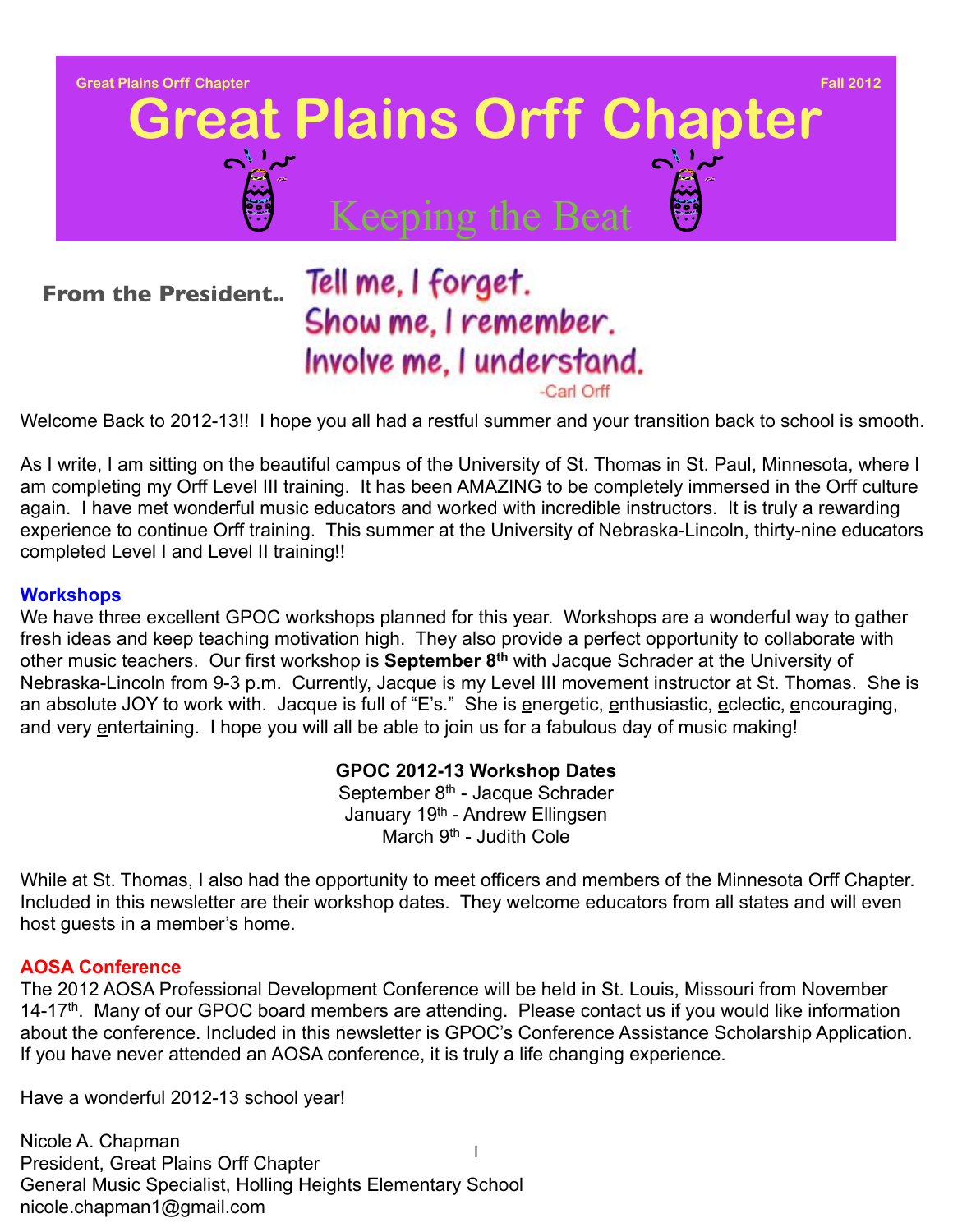# For Your Information.

This page is for your use. We don't want you to miss anything that is happening with GPOC this school year!

#### **The Great Plains Orff Chapter is offering a "Package Deal" for our workshops for the 2012-2013 school year!**

The package deal is either \$100 or \$125 and includes admission to one all day clinician workshop and two four hour clinician workshops. The workshop package deal prices have increased slightly this year, because the annual sharing session has been replaced with a fabulous clinician!!! The amazing clinician workshops we have lined up for you FAR outweigh the upfront price increase. If you purchase this package deal, local dues will be waived (a savings of up to \$20). Also, in keeping with our "Going Green" campaign, whenever possible, the workshop notes will be e-mailed to you prior to each workshop, instead of having printed notes at the workshop. Below is a breakdown of the cost of each workshop by organizations of membership. A great idea would be to take the savings and join the National Organization, AOSA, so that you can receive their amazing member benefits as well. Checks can be made out to GPOC and sent to Brittany McCleery, Membership Chair (fill out and send the membership form to the address listed on the sheet).

| <b>Organizations</b><br>of.<br>Membership | Sept. 8th<br><b>Jacque</b><br><b>Schrader</b><br>9am-3pm | Jan. 19th<br><b>Andrew</b><br><b>Ellingsen</b><br>$\sqrt{9am-1pm}$ | Mar. 9th<br><b>Judith</b><br><b>Cole</b><br>9am-1pm | <b>GPOC</b><br>membership<br>dues | <b>Total</b><br><b>Cost</b> | <b>Package</b><br><b>Deal</b> | <b>Membership</b><br><b>Savings</b> |
|-------------------------------------------|----------------------------------------------------------|--------------------------------------------------------------------|-----------------------------------------------------|-----------------------------------|-----------------------------|-------------------------------|-------------------------------------|
| GPOC and<br><b>AOSA</b>                   | \$40                                                     | \$30                                                               | \$30                                                | \$15                              | \$115                       | <b>\$100</b>                  | \$15                                |
| GPOC only                                 | \$50                                                     | \$40                                                               | \$40                                                | \$20                              | \$150                       | \$125                         | <b>\$25</b>                         |
| Not a<br>member                           | \$60                                                     | \$50                                                               | \$50                                                |                                   | \$160                       | N/A                           | N/A                                 |

#### **2011-2012 Presenters**

**We are very excited about our 2011-2012 presenters for this year. Please join us!**

**Saturday, September 8th: Jacque Schrader. 9am-3pm at UNL (Westbrook Music Building)**

**Saturday, January 19th: Andrew Ellingsen. 9am-1pm Location TBA**

**Saturday, March 9th: Judith Cole. 9am-1pm Location TBA** 

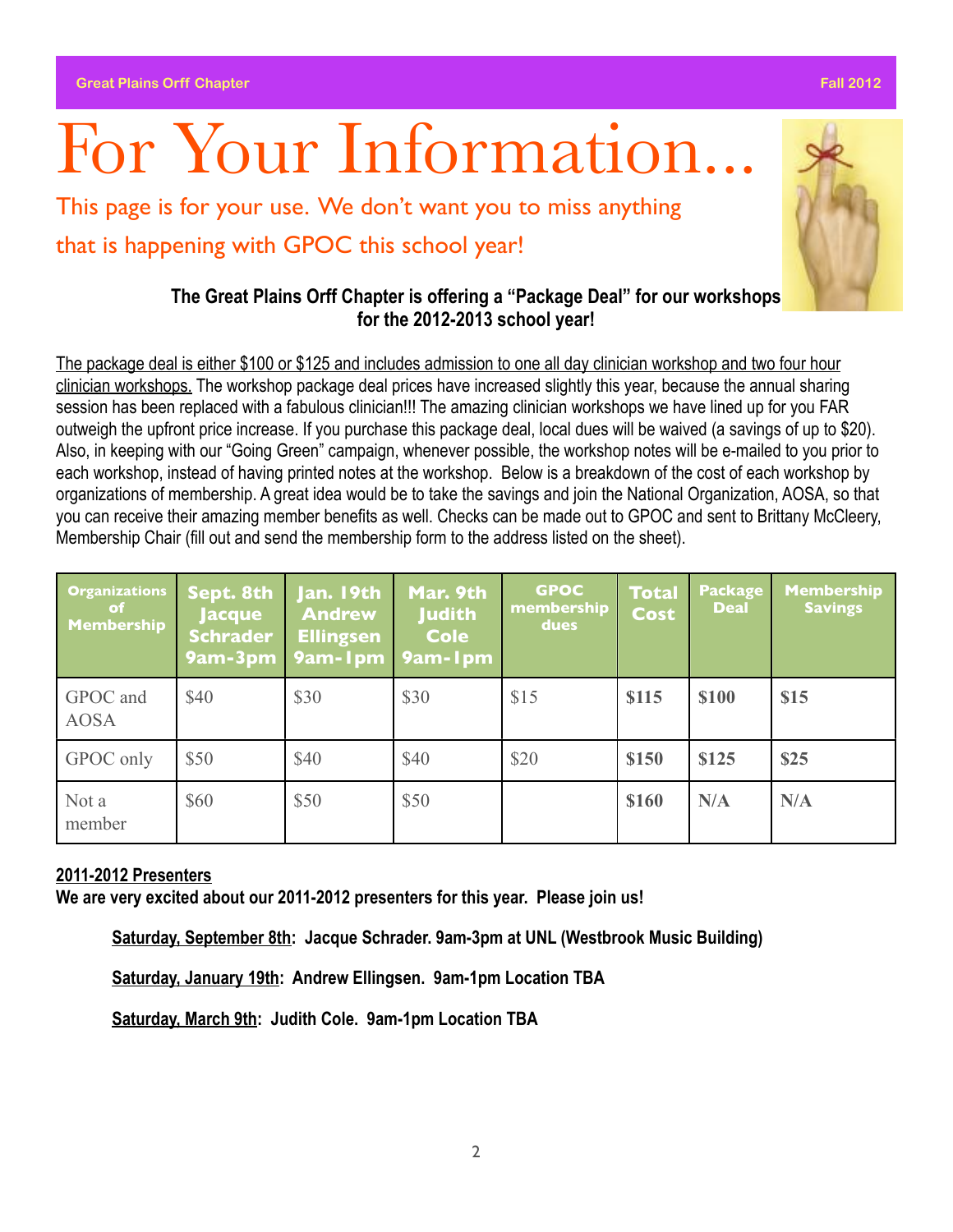### Great Plains Orff Chapter Membership Form for 2012-2013

Are you a (check one):  $\Box$  New member?  $\Box$  Returning member?  $\Box$  Student member?

|              | <b>Home Address</b>             |                                                                                                                                                                    |            | City                                                                             |     |
|--------------|---------------------------------|--------------------------------------------------------------------------------------------------------------------------------------------------------------------|------------|----------------------------------------------------------------------------------|-----|
| <b>State</b> | Zip                             |                                                                                                                                                                    | Home Phone | Email                                                                            |     |
|              | <b>School and District Name</b> |                                                                                                                                                                    |            | <b>School Phone</b>                                                              |     |
|              | <b>School Address</b>           |                                                                                                                                                                    | City       | <b>State</b>                                                                     | Zip |
|              | Home                            | What grade levels/areas do you teach?                                                                                                                              | School     | To which address would you like us to send workshop information and newsletters? |     |
|              |                                 | Would you like to help with the hospitality committee?   Yes                                                                                                       |            | 1No                                                                              |     |
|              |                                 | Do you belong to any other organizations?<br><b>American Orff Schulwerk Association</b><br><b>Music Educators National Conference</b>                              | Other      | $\Box$ Org. of American Kodaly Educators                                         |     |
|              |                                 | Do not publish my info in the annual GPOC membership directory.                                                                                                    |            |                                                                                  |     |
|              |                                 |                                                                                                                                                                    |            | Please make checks payable to: GPOC or Great Plains Orff Chapter                 |     |
| <b>DUES:</b> |                                 | \$20 if you are not a member of AOSA<br>\$15 if you are a member of AOSA (provide AOSA #<br><b>Free</b> if you are a student (send copy of ID and/or registration) |            |                                                                                  |     |

*Or Or*  \$100 (for AOSA members) or \$125 (for GPOC members) for 2012-13 Package Deal (3 workshops & membership dues!!!)

**Please return this form to:** Brittany McCleery, Membership Coordinator 16889 Oakmont Drive, #17 Omaha, NE 68136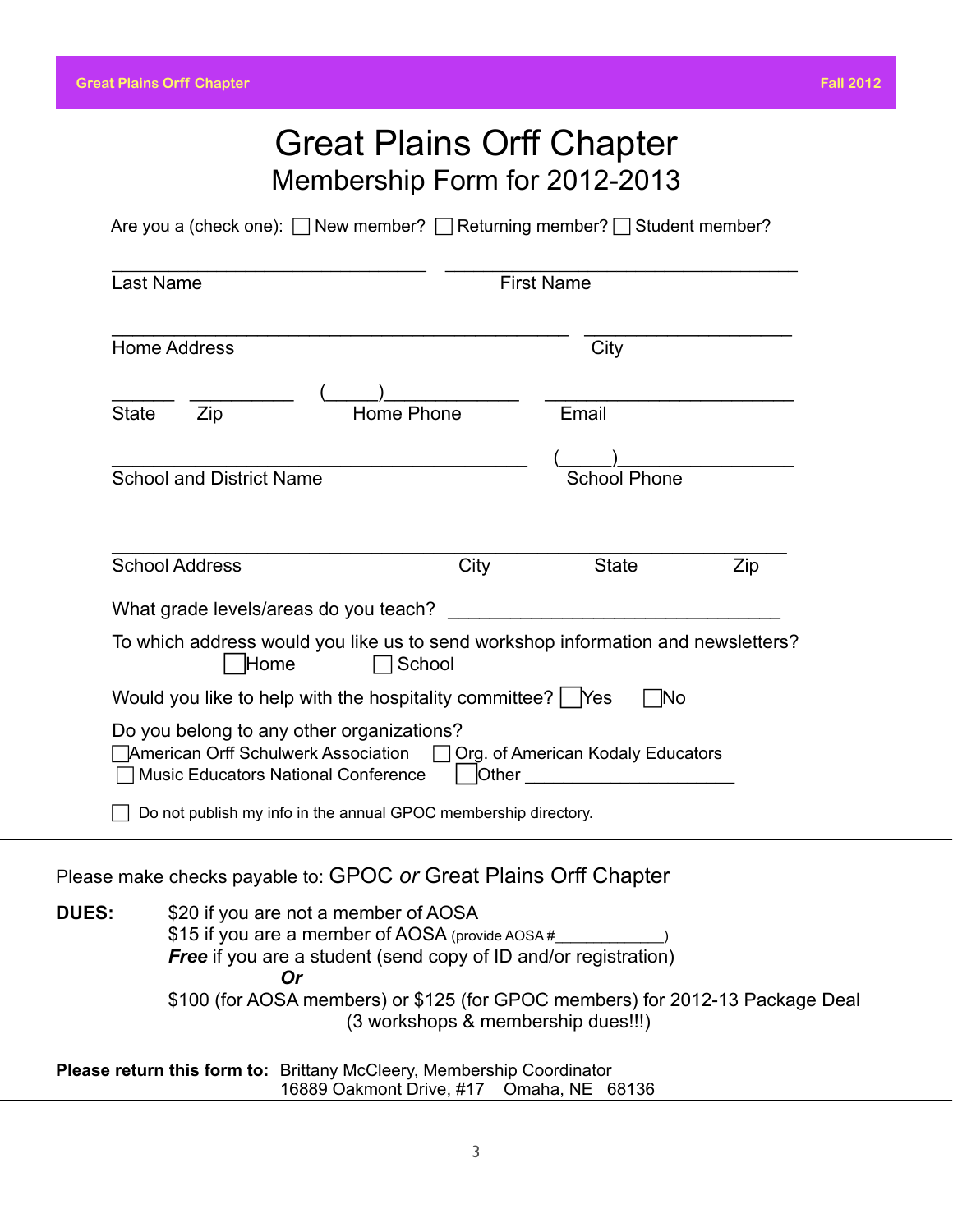# Join us for our Fall Workshop **"A Celebration of Orff Schulwerk"**

with presenter Jacque Schrader Saturday, September 8, 2012 UNL School of Music



Jacque Schrader is Coordinator of the Lower School Music program at the Key School, Annapolis, MD and teaches music and movement to grades 1-4. She is an international presenter as well as an instructor in the Orff Schulwerk Teacher Education Course at St. Thomas and Southern Methodist University. Jacque has also served as a Regional Representative on'the'AOSA'National'Board'of'Trustees.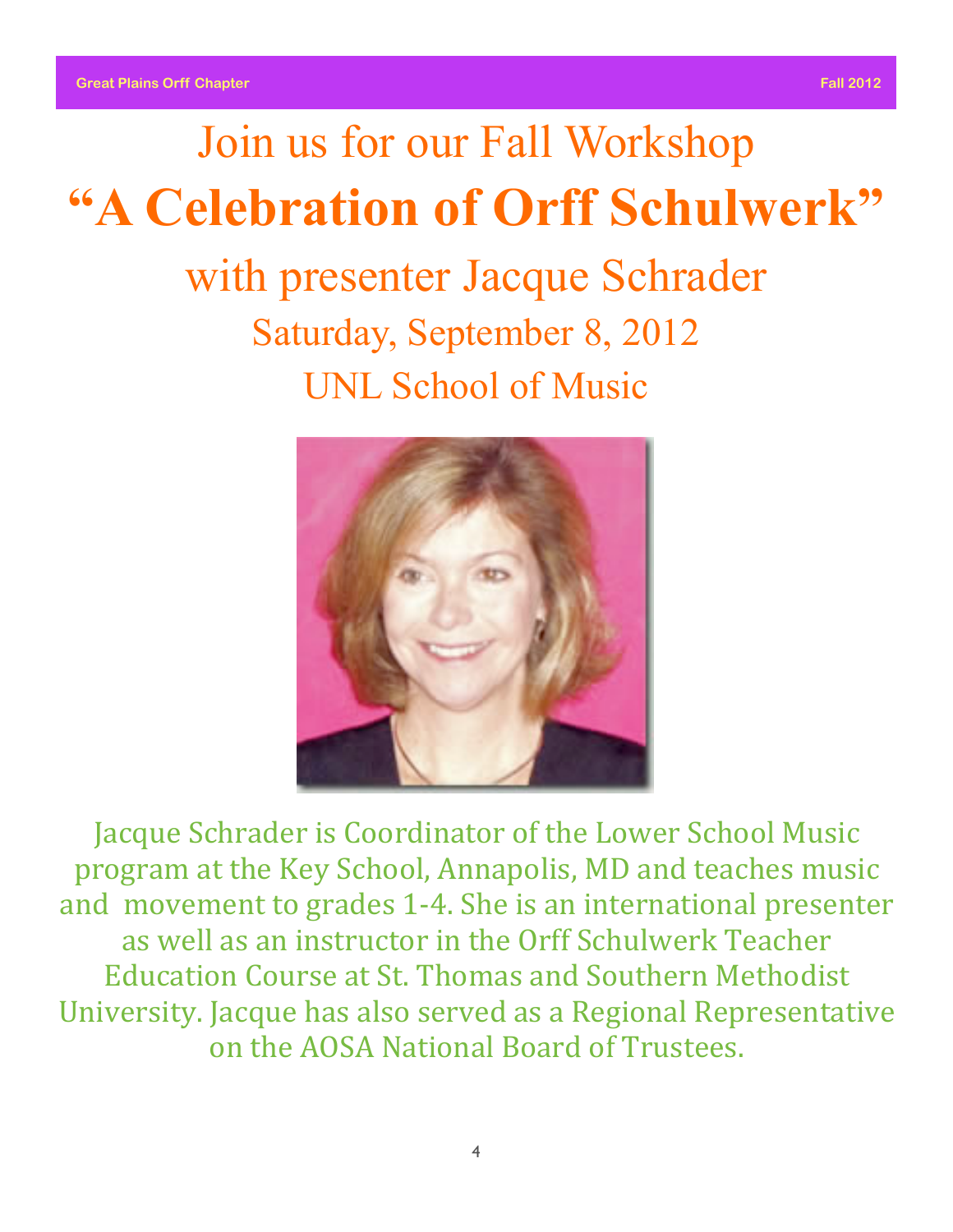## Come to the 2012 AOSA National Conference



### What past attendees have to say...

Going to conference is the best thing you can do for yourself professionally during the school year (and taking levels is the best thing you can do in the summer)! Being surrounded by the greatest and most creative minds in music education is thrilling. The entire weekend is jam packed with sessions and events. It is truly an amazing experience and I cannot wait for Pittsburgh. -Lindsey Cayer

I feel so blessed to be able to attend the AOSA National Conference every year. It is a time to rejuvenate and collaborate with amazing music teachers and friends. It is great to go to a conference where every session I can take something from. Some things are Monday morning ready and others I can expand on for years. It is three days and absolute fun, learning, and laughs! - Kelly Whisinnand

5 the networking with like-minded educators is amazing!!! -Kristine WolfeGoing to the AOSA National Conference is a wonderful experience! Three very full days & evenings of workshops designed especially for general music specialists is incomparable and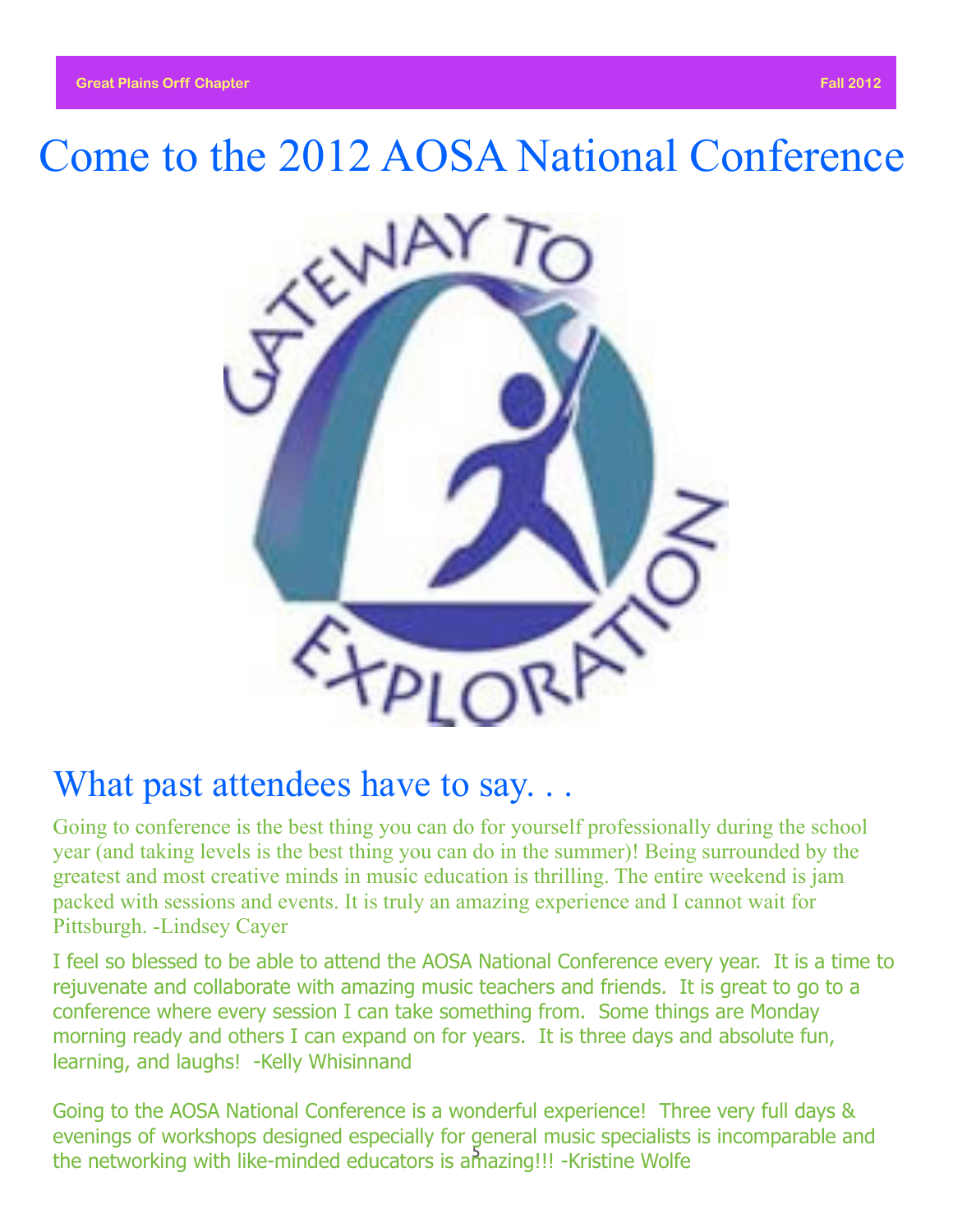

### **GPOC National Conference Assistance Application St. Louis, MO -- Nov. 14-17, 2012 Due: September 1, 2012**

| <b>Basic Information</b> |
|--------------------------|
| Name:                    |
| Address:                 |
| City:                    |
| Email:                   |

 $AOSA#$ :

Phone:

Current Place of Employment: Address: Phone:

#### **Education** Undergraduate Studies:

Graduate Studies:

Please List any Orff Training completed:

Have you attended National Conference in any previous years? (if yes, please list)

Please explain why you would like to attend National Conference. Be complete, yet concise.

If you are chosen to receive this award, please plan to share an idea from conference at our chapter sharing. Please remember to ask the presenter permission to share their ideas!

Please email your completed application to Anne Keith [\(anniepo02@gmail.com\)](mailto:anniepo02@gmail.com). Please put **Conference Application** in the subject line. If you run into tech issues, please mail it with a post date no later than September 1. 2004 S 182nd Cir, Omaha 68130.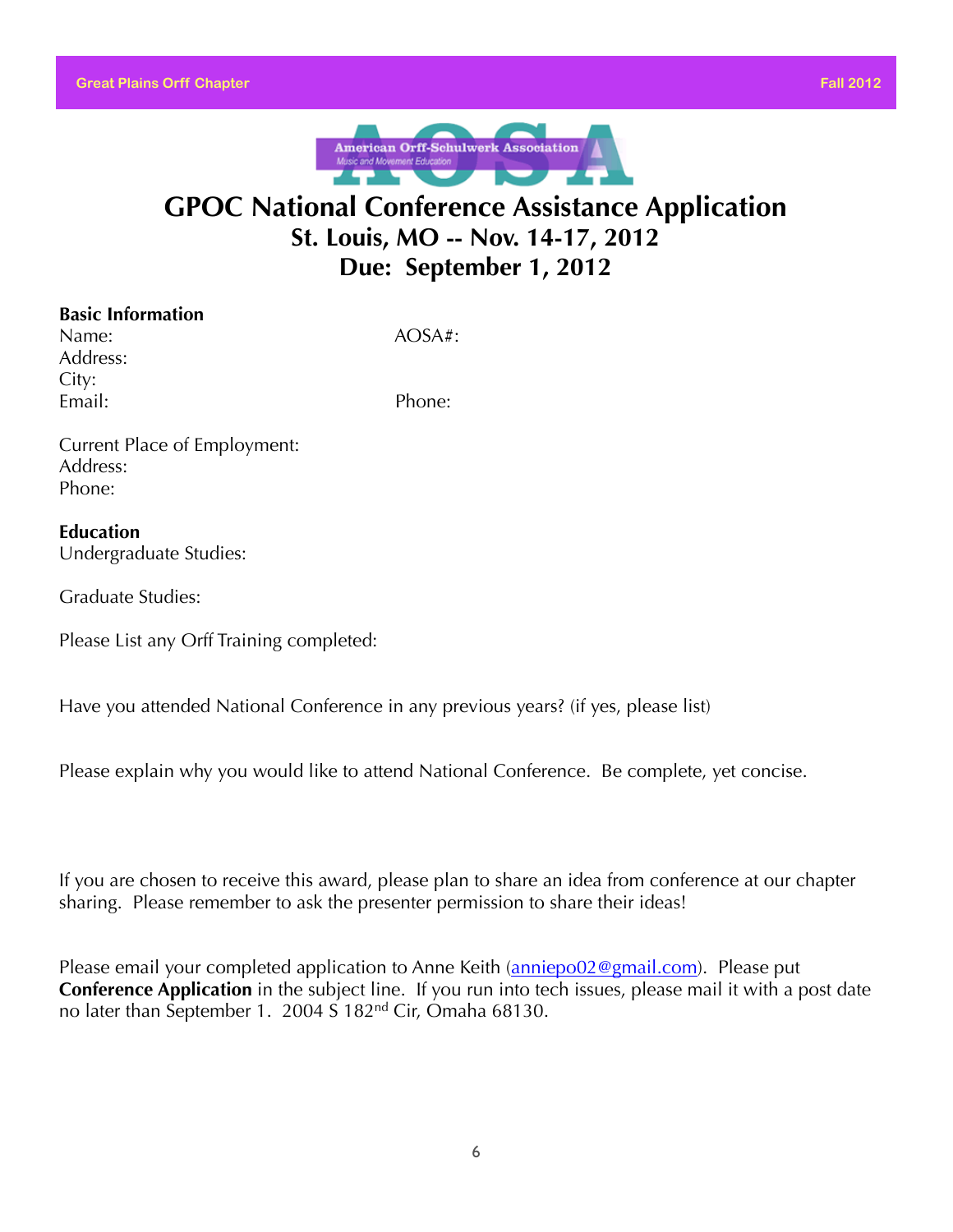### **The Level I and II Orff Schulwerk Teacher Training Classes at UNL were a success! Congratulations to all participants! Here is what some students had to say. . .**

"Orff is amazing. It allows students to be creative and allows them to apply what they have learned consistently during class. I love the focus on improvising and learning how to do it effectively. I thoroughly enjoyed Orff Level II." ~Jessica Rajewich

"Orff Teacher Education involved me in music making by not just playing it, but feeling it and so much more. This is highly applicable to the modern classroom." ~Micah Hesterman

"I feel that Level II helped me to gain a better understanding of composing and arranging pieces for my students." David Woods

"I love the way Levels I and II provide you with natural ways to regularly incorporate improvisation and composition in the classroom. Excellent, knowledgeable instructors in all areas!" ~Jessica Kite

"I love all the exploration activities! It reminds me that this is what kids need to learn. I also love all the networking." ~Devon Thoendel

"What an incredible two weeks! I learned so much from my instructors and classmates. Level II was so beneficial for me as a teacher and as a musician." ~Julie Naber

"Great experience! I am so proud of the musicianship of the teachers facilitating the next generation of musicians in Nebraska."

~Carla Jacobs

"These past two weeks have been inspiring, educational and completely applicable to the classroom setting. Participating in conferences/workshops like this make me even happier that I chose to go into this field!" ~Maggie Doane

"From the very beginning, we were creating and performing while getting practical knowledge on how to incorporate it in our classrooms. Our instructors were so helpful in sharing experiences and tried and true tips. I feel so much prepared for a school year of creating!" ~Chanel Seeman

"Taking Orff-Schulwerk before my first of teaching made me feel much more confident about stepping in front of my students on day one of the school year." ~Alyssa Hayse

"Level I was invigorating and exhausting all at the same time. I left everyday feeling so fulfilled and can't wait to get back to the kids and try all of these great activities. I never expected it to change my teaching the way I think it will. This coming year will be full of joy, hard work and lots of improv!" ~Nikki Schafer

"Orff-Schulwerk is a great opportunity to stretch and challenge yourself as a teacher, arranger and musician. Every music educator should take this course!" ~Elise Hepworth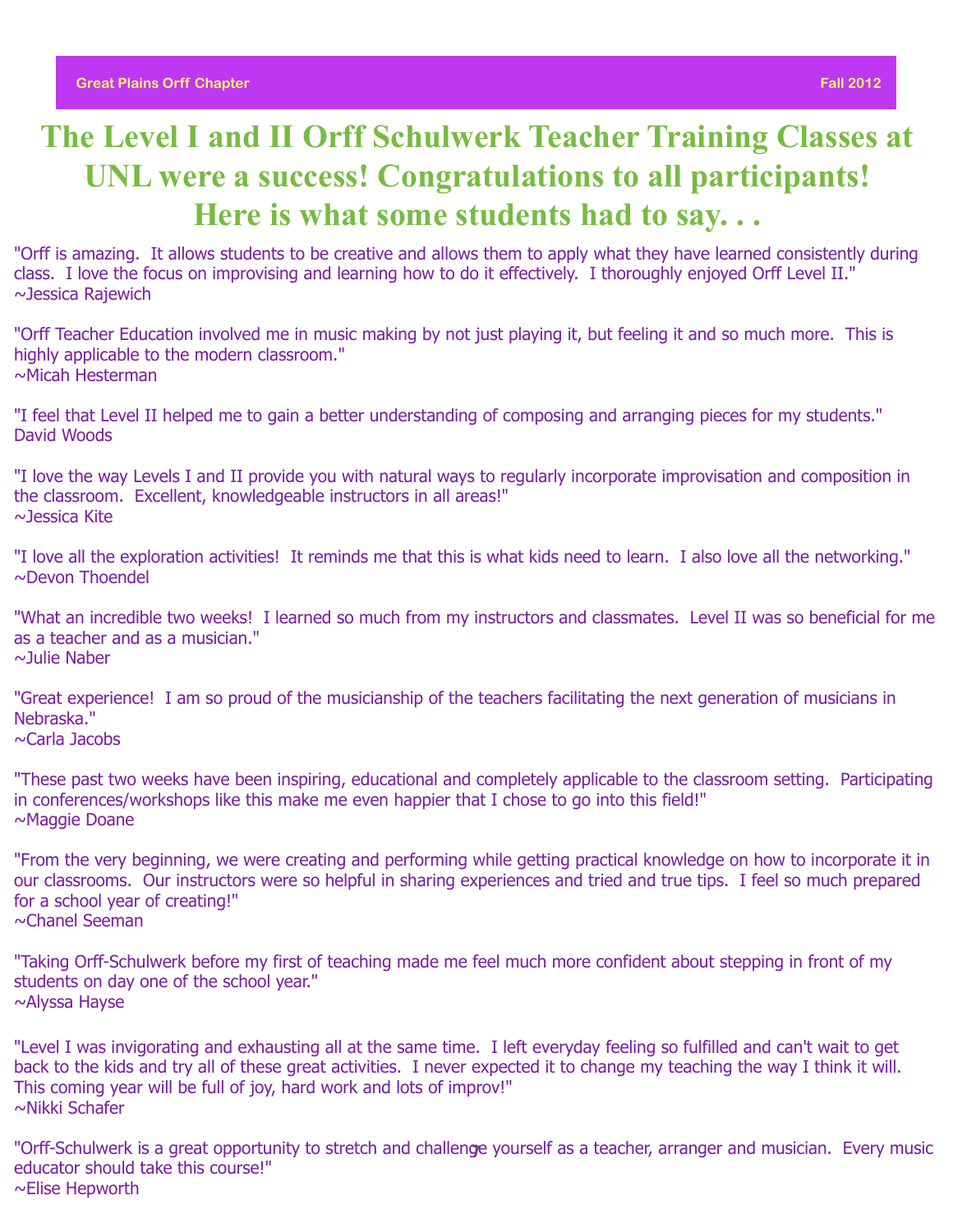### LITTLE WIND

by Kate Greenaway

Arranged by Al Fischer

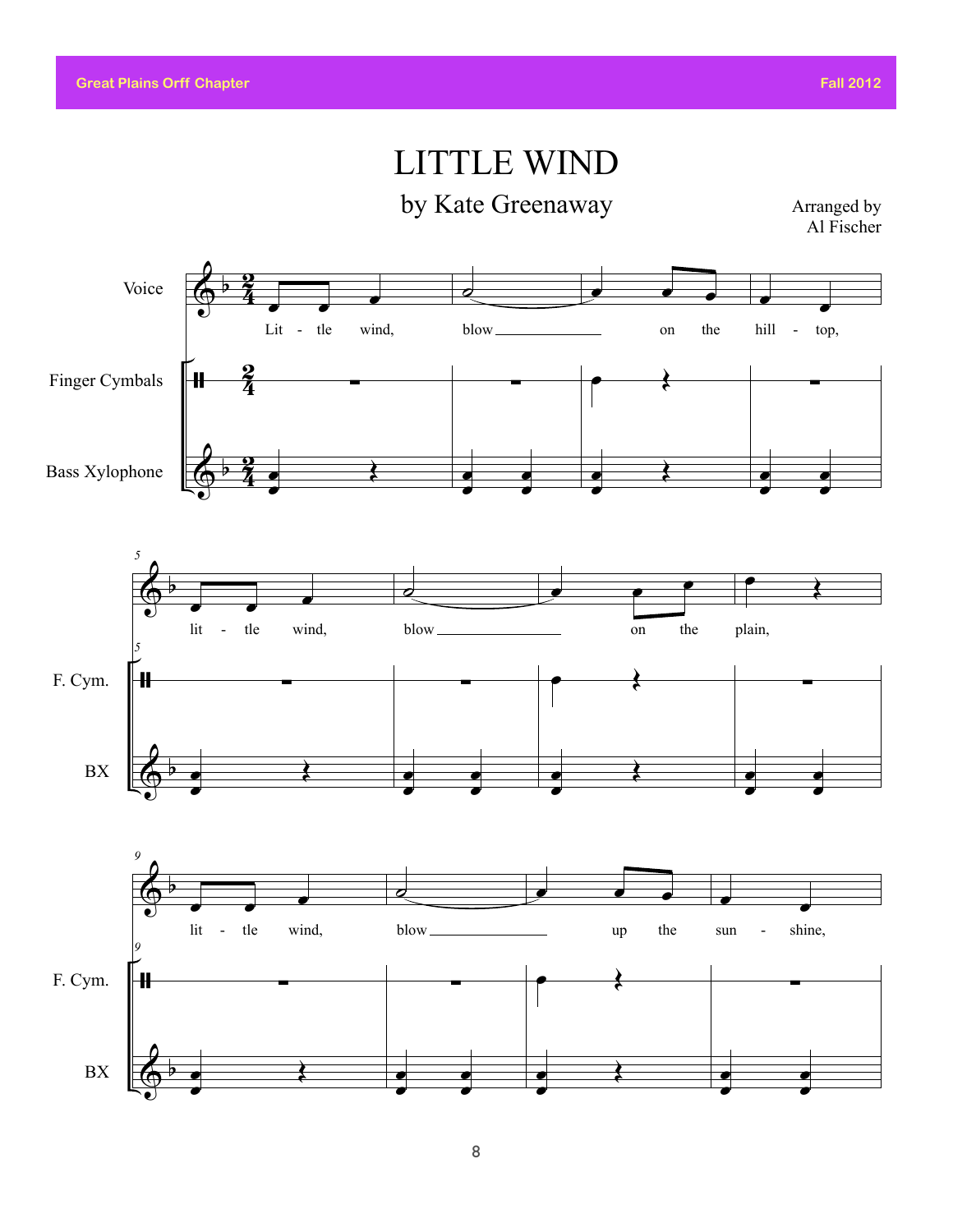

Time to Play! text/arr. Shelly Smith

#### Source:

Music For Children Volume I, Murray Edition by Carl Orff and Gunild Keetman Page 132, Number 41 Suggested grade: 3-5

Text:

*Welcome back, it's time to play! Making music now in our own special way!* 

Possible teaching ideas:

-Sing in canon

-Speak in canon

-Transfer rhythm to hand drums or non-pitched percussion, play in canon

-Transfer to barred instruments, play in canon

-Develop a "B" section of favorite things about coming back to school!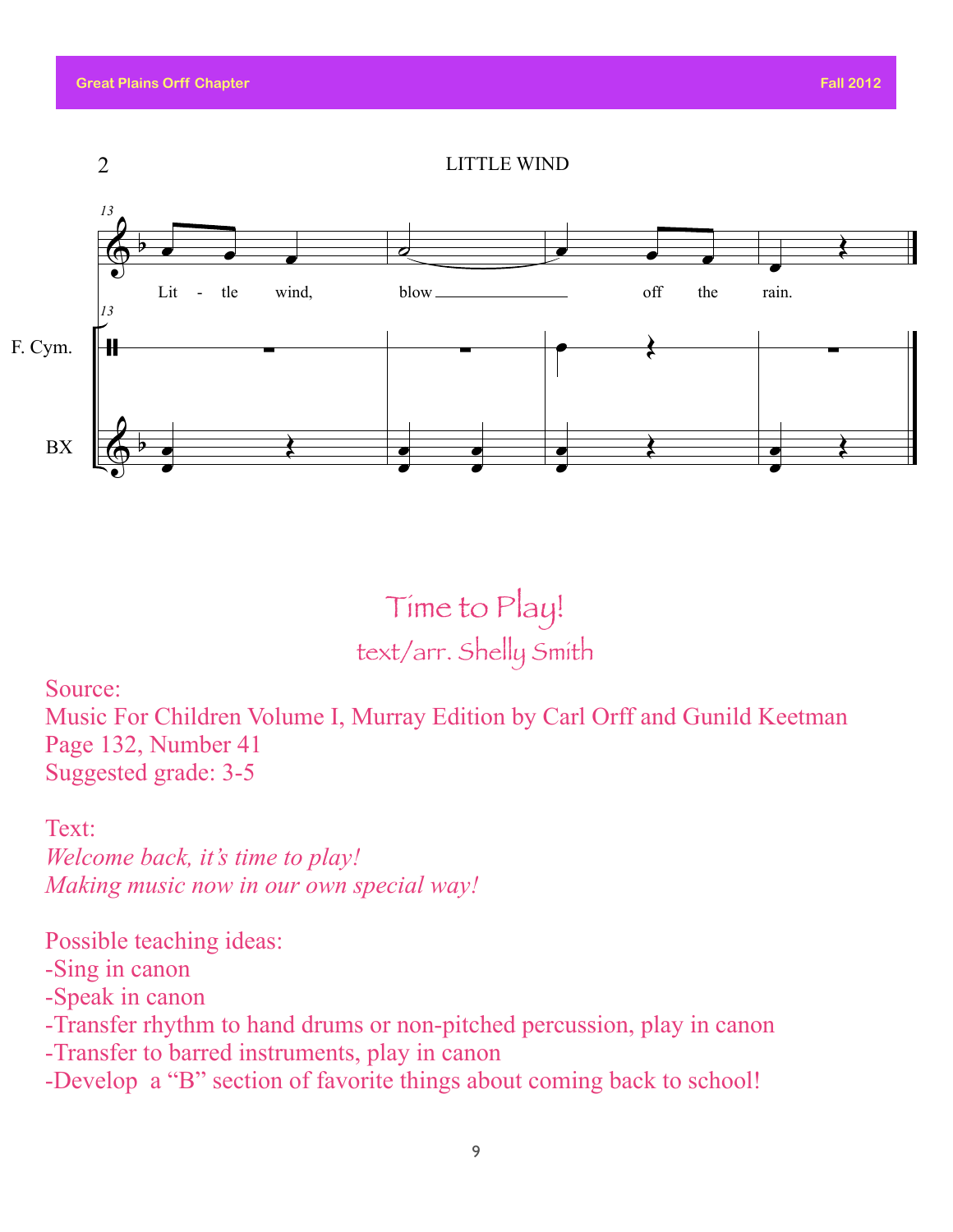### Welcome Back to School!

A few rhythmic ideas to get your kids moving on the first day of class! Text by Kristine Wolfe

Rhythmische Ubung, pg.20, #69

#### A

Welcome back to school, welcome back to school, Keep on learning, keep on learning, keep on learning, while you're moving…

Welcome back to school, welcome back to school, Keep on learning, keep on learning, keep on learning, while you move!

#### B

Move around (it's what we do) Creating (learning something new) Musical, musical singing, Musical, musical speaking, Musical, musical playing, Improvising, improvising…

Rhythmische Ubung, pg.22, #76

#### A

Singing, speaking, playing, Moving as we create.

Improvising, improvising, Showing what we learned last year! OR Showing what we've learned this year!

#### B

10 -Play (body percussion, nonpitched percussion, barred instruments) Sing, speak, dance or play for 16 counts \*Rhythmic patterns -echo, question/answer, etc. \*Improvise -Sing -Speak -Dance/Move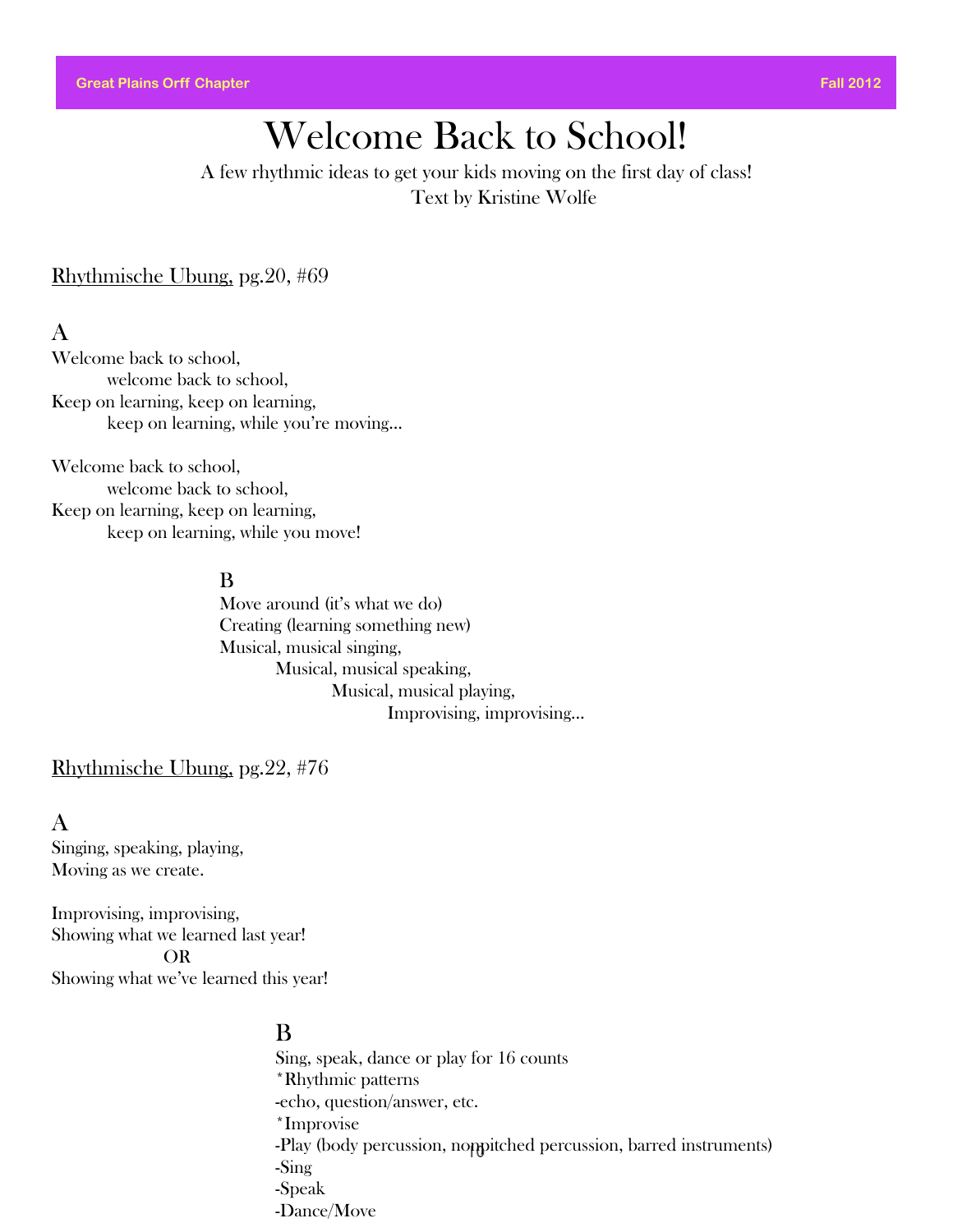### **Exploring the Dorian Mode**

arranged by Nicole Chapman

Source: Music for Children, Volume IV, Murray Edition by Carol Orff and Gunild Keetman Page 46, Number 21/1 Suggested grade: 5<sup>th</sup> grade Focus Skill: Dorian Mode Exploration

#### **A Section**

- Outline notes for "Question" on recorder (m. 1-2) Fill in melody
- Outline notes for "Answer" on xylophone (m. 3-4) Fill in melody
- Add in AX accompaniment

#### **B Section**

- ! Students improvise "Question and Answers" with partners using recorders/xylophones
	- o Possible steps to prepare:
		- **E** Have students create 8 beat Q & A body percussion
		- ! Encourage questions to start on 'D' and answers to end on 'D'
		- ! Have teacher ask questions and all students practice answers
		- ! Have students practice asking questions and teacher answers
		- ! Recorder players travel to new xylophone partners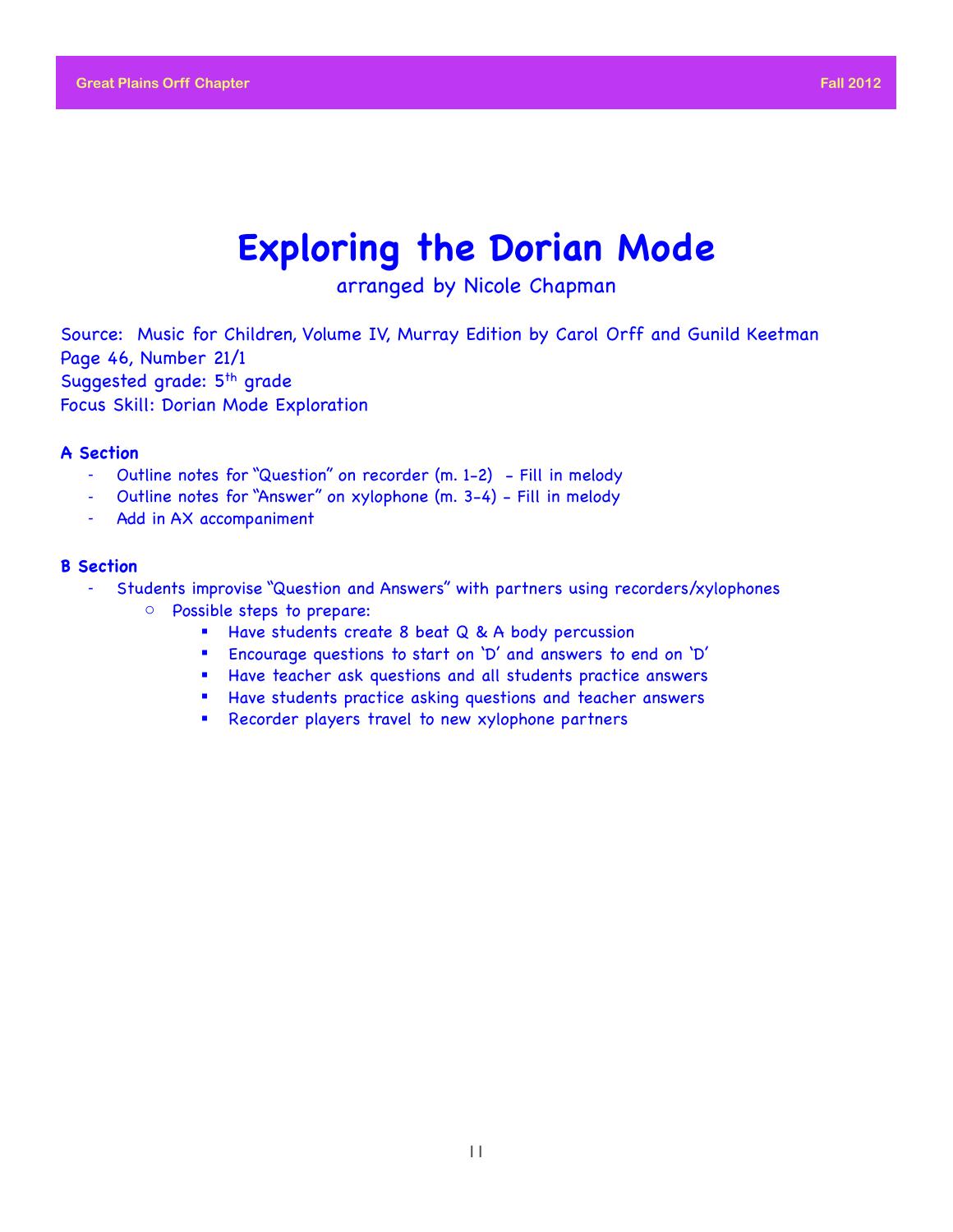**Great Plains Orff Chapter Fall 2012 Contract Contract Contract Contract Contract Contract Contract Contract Contract Contract Contract Contract Contract Contract Contract Contract Contract Contract Contract Contract Con** 



Please consider contributing a lesson or arrangement to our Spring Newsletter. We would LOVE to have some fresh and creative ideas from our members! Send ideas to: lindsey.cayer@gmail.com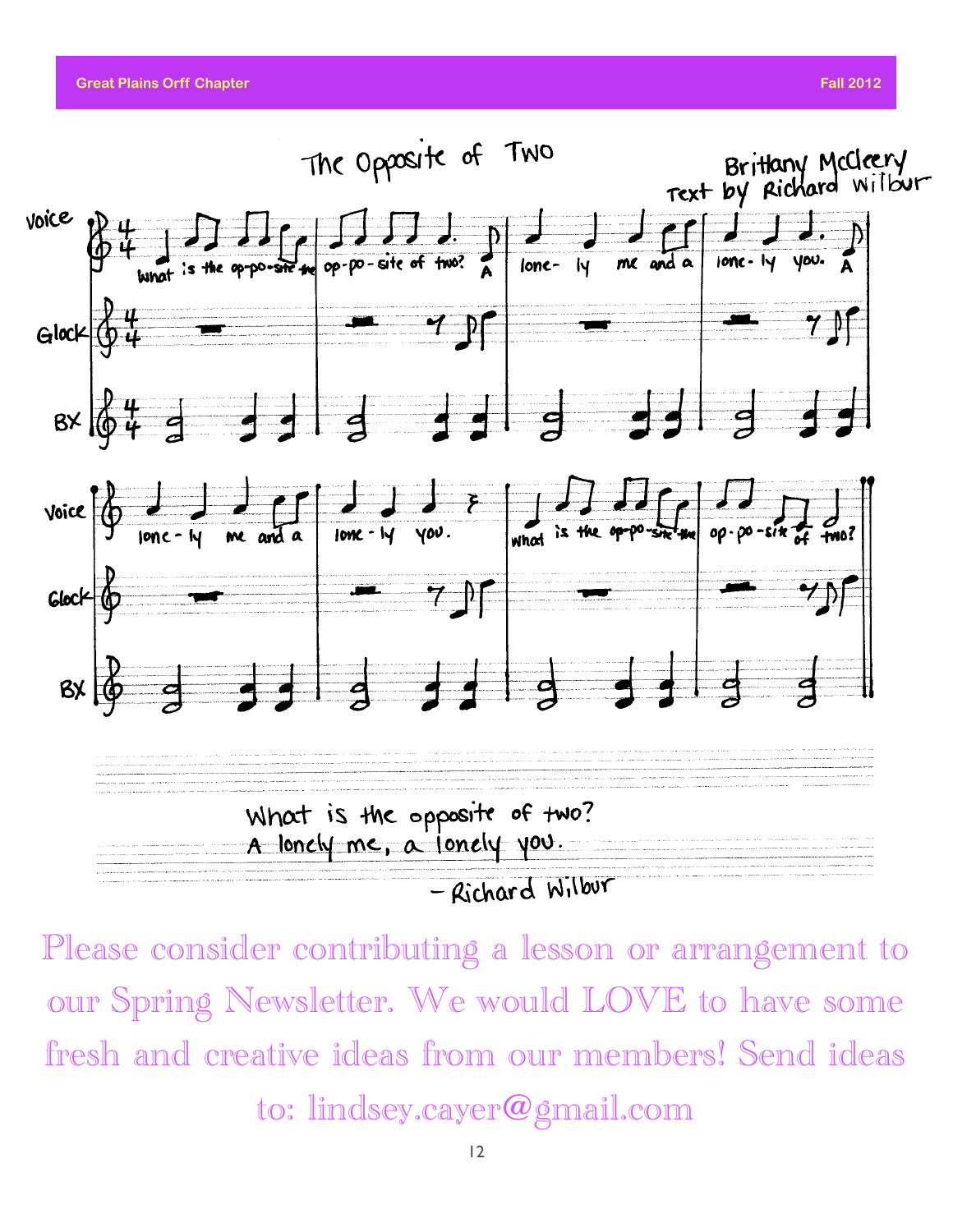# Road trip for Orff???

Click the word "website" next to the chapter name for more information

#### **MINNESOTA**

*Minnesota Orff Chapter* [website](http://mnorff.org/Minnesota_Orff_Chapter/Welcome.html) Sept 29JoElla Hug Oct 27Bonny Tynch Feb 16Chapter Sharing Mar 2Nick Wild

#### **MISSOURI**

*Heart of America* [website](http://www.hoa-aosa.org/) Sept 8Chapter Sharing Oct 13Doug Goodkin Feb 2Beth Nelson Mar 2Michael Chandler

#### **WYOMING**

*Wyoming Orff Chapter* [website](http://orgsites.com/wy/wyomingorff/index.html) Aug Brian Hiller/Don Dupont 10-11 Sept 22Peggy McCreary/Barbara Grenoble Nov 3Paul Corbiere/Melissa Blum Feb 9Chapter Share

**SOUTH DAKOTA**

*Sioux Valley* [website](http://siouxvalleyorffchapter.pbworks.com/w/page/8513442/FrontPage) Sept 28Denise Gagne Oct 20Helen Short / Lennie Davis Jan 26Chapter Sharing Mar 23Tim Handle

#### **IOWA**

#### *Greater Des Moines*

Sept 29Denise Gagne Feb 23Chapter Sharing Apr 27Chapter Sharing

#### **COLORADO**

*Rocky Mountain Chapter* [website](http://rmc-aosa.org/) Jul 12-14 Marie Blaney

- Sept 8 Mary Helen Slomon
- Oct 13 Steve Calantropio
- Jan 12 BethAnn Hepburn
- Mar 9 Julie Scott
- May 11Barbara Pierpoint & Judy

Sapegin

13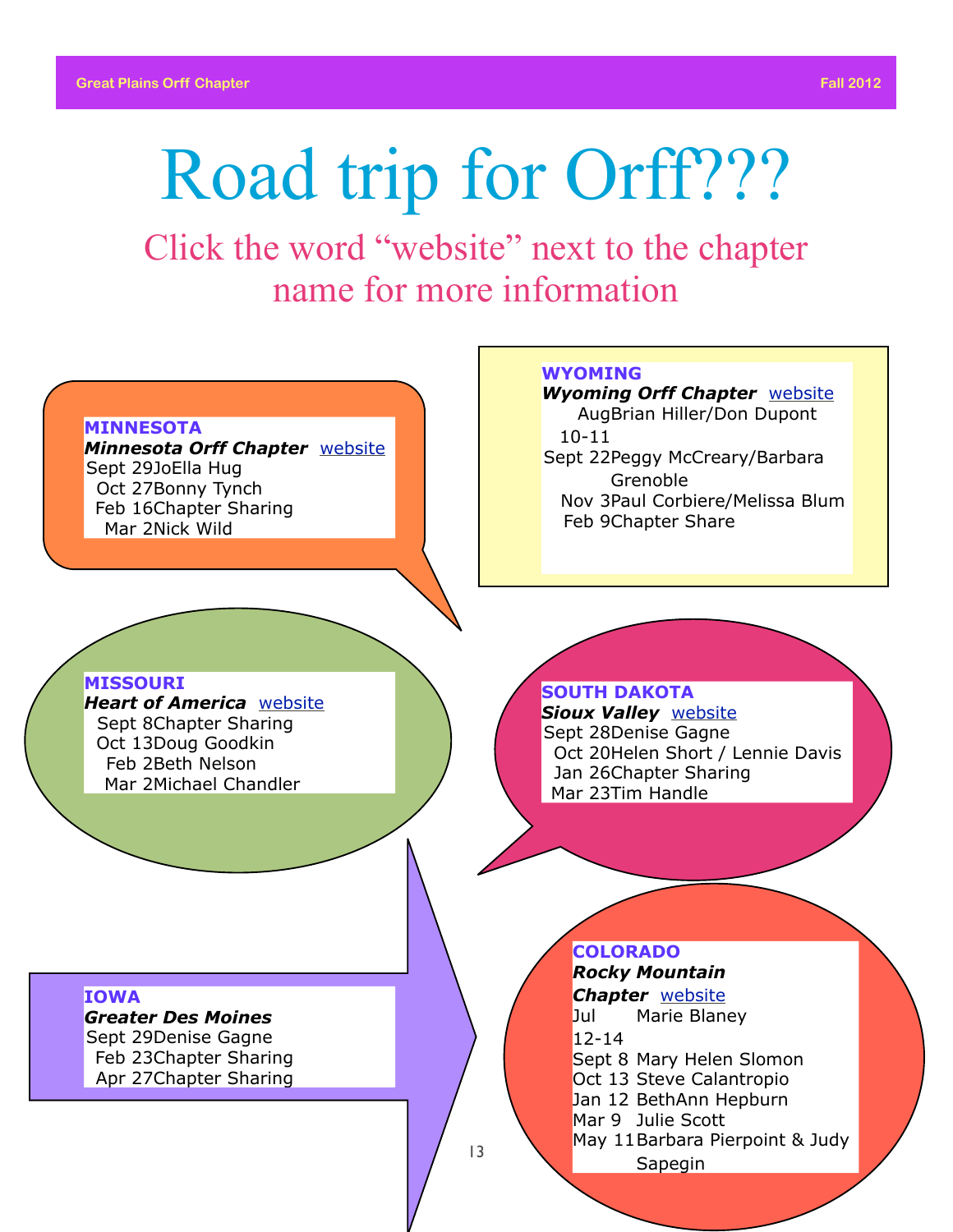### Meet Our 2012-2013 Great Plains Orff Chapter Board Members

**President** *Vice President* **Past-President** Nicole Chapman **Rachel Hendrickson** Kristine Wolfe [nicole.chapman1@gmail.com](mailto:nicole.chapman1@gmail.com) [rhendrickson@paplv.org](mailto:rhendrickson@paplv.esu3.org) [kwolfe@paplv.org](mailto:philipheather@yahoo.com) Holling Heights Elem K-5 Patriot Elementary K-6 Portal Elementary K-6

**Secretary Constanting Treasurer Chair Program Chair** Anne Keith Kelly Whisinnand Shelly Smith [linda.wood@ops.org](mailto:linda.wood@ops.org) [klwhisinnand@mpsomaha.org](mailto:klwhisinnand@mpsomaha.org) [ssmith2@tconl.com](mailto:ssmith2@tconl.com) Sherman and Springville Reeder Elementary K-5 Sandoz Elementary K-5 Elementaries K-6

Holly Campbell **Lindsey Cayer** Brittany McCleery

**Advertising/Marketing MENC Liaison/Historian Member-at-Large** Julie Naber  **This could be** Deanna Rau [jrnaber@mpsomaha.org](mailto:jrnaber@mpsomaha.org) YOU!!! [rau\\_d@hotmail.com](mailto:rau_d@hotmail.com) Wheeler Elementary K-5 Liberty Elementary K-6

[hollycampbell81@aol.com](mailto:hollycampbell81@aol.com) [lcayer@paplv.org](mailto:lcayer@paplv.org) [rhendrickson@paplv.org](mailto:rhendrickson@paplv.esu3.org) Minne Lusa Elementary K-6 Walnut Creek Elementary K-6 Patriot Elementary K-6

**Webmaster Newsletter Editor Membership Coordinator** 

 **Member-at-Large This position** 

 **is available!**

The GPOC Board is here to serve YOU, its members! Please contact any of us at any time!

\*\*\*If you are interested in filling either of the open positions above, please contact our chapter president, Nicole Chapman, or any board member. Can't wait to have you on our team!